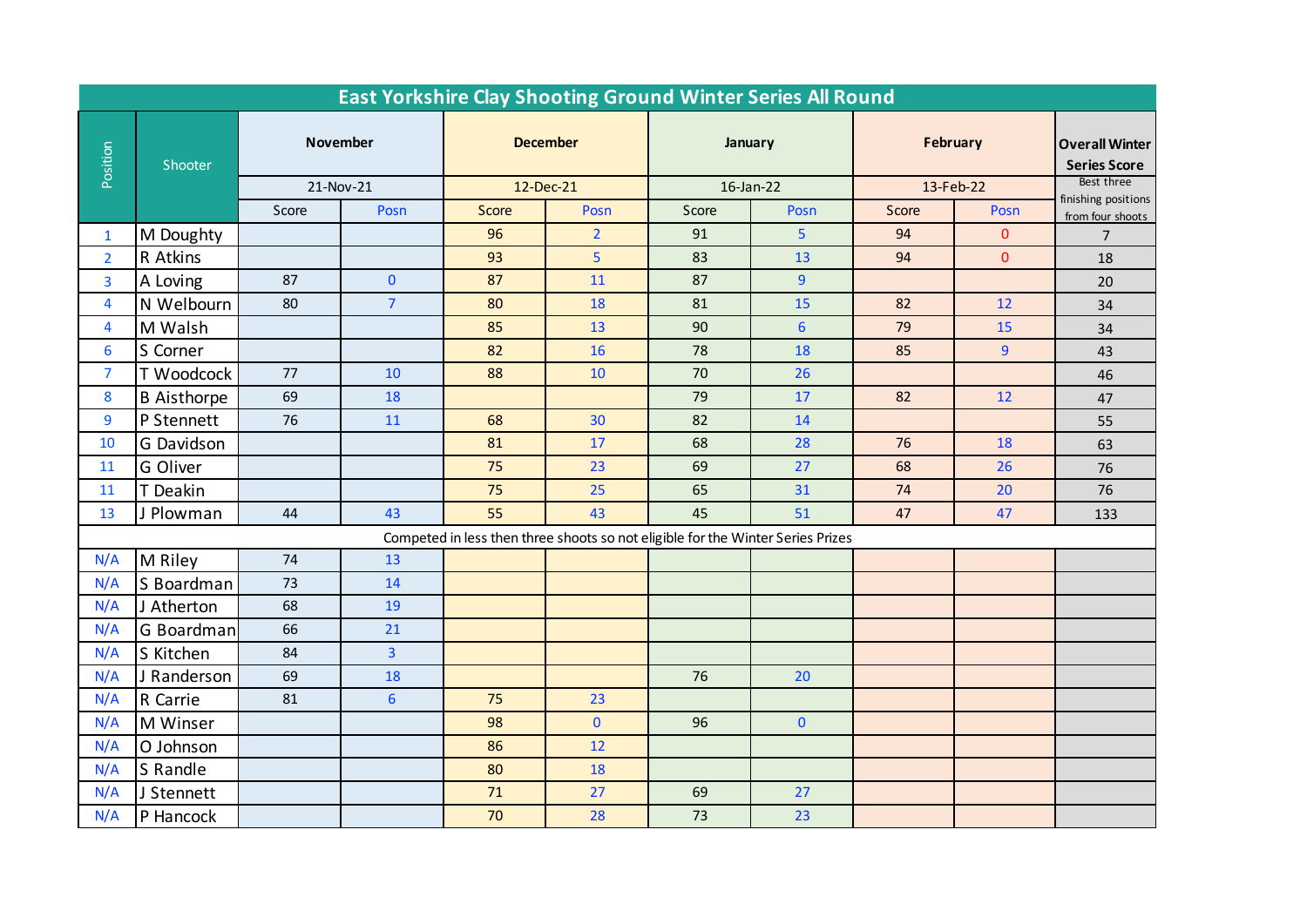| N/A | D Rae            |  | 68 | 30 |    |                         |    |                  |  |
|-----|------------------|--|----|----|----|-------------------------|----|------------------|--|
| N/A | J Mansfield      |  | 65 | 33 |    |                         |    |                  |  |
| N/A | G Bowden         |  | 61 | 37 |    |                         |    |                  |  |
| N/A | G Hunt           |  |    |    | 91 | $\overline{\mathbf{5}}$ |    |                  |  |
| N/A | D Bell           |  |    |    | 88 | $\overline{8}$          |    |                  |  |
| N/A | M Allen          |  |    |    | 88 | 8                       |    |                  |  |
| N/A | I Bulman         |  |    |    | 86 | 10                      |    |                  |  |
| N/A | D Linley         |  |    |    | 86 | 10                      |    |                  |  |
| N/A | M Ford           |  |    |    | 86 | 10                      |    |                  |  |
| N/A | M Booth          |  |    |    | 84 | 12                      |    |                  |  |
| N/A | A Orchel         |  |    |    | 83 | 13                      |    |                  |  |
| N/A | M Snape          |  |    |    | 83 | 13                      |    |                  |  |
| N/A | P Lewis          |  |    |    | 82 | 14                      |    |                  |  |
| N/A | N Smith          |  |    |    | 78 | 18                      |    |                  |  |
| N/A | L Meynell        |  |    |    | 78 | 18                      |    |                  |  |
| N/A | G Smith          |  |    |    | 77 | 19                      |    |                  |  |
| N/A | S Townsend       |  |    |    | 76 | 20                      |    |                  |  |
| N/A | £ Aaron          |  |    |    | 76 | 20                      |    |                  |  |
| N/A | R Blacker        |  |    |    | 75 | 21                      |    |                  |  |
| N/A | J Thackray       |  |    |    | 75 | 21                      |    |                  |  |
| N/A | J Hutchinson     |  |    |    | 86 | 10                      | 79 | 15               |  |
| N/A | C Henshaw        |  |    |    | 69 | 27                      | 61 | 33               |  |
| N/A | K Maselis        |  |    |    | 69 | 27                      | 86 | $\boldsymbol{8}$ |  |
| N/A | R Kirkham        |  |    |    | 65 | 31                      |    |                  |  |
| N/A | D Holding        |  |    |    | 65 | 31                      |    |                  |  |
| N/A | A Jackson        |  |    |    | 64 | 32                      |    |                  |  |
| N/A | T Allerton       |  |    |    | 63 | 33                      |    |                  |  |
| N/A | O Kemp           |  |    |    | 62 | 34                      |    |                  |  |
| N/A | <b>B</b> Curran  |  |    |    | 58 | 38                      |    |                  |  |
| N/A | D Usher          |  |    |    | 56 | 40                      |    |                  |  |
| N/A | <b>RD Stuart</b> |  |    |    | 55 | 41                      |    |                  |  |
| N/A | M Rowland        |  |    |    | 50 | 46                      |    |                  |  |